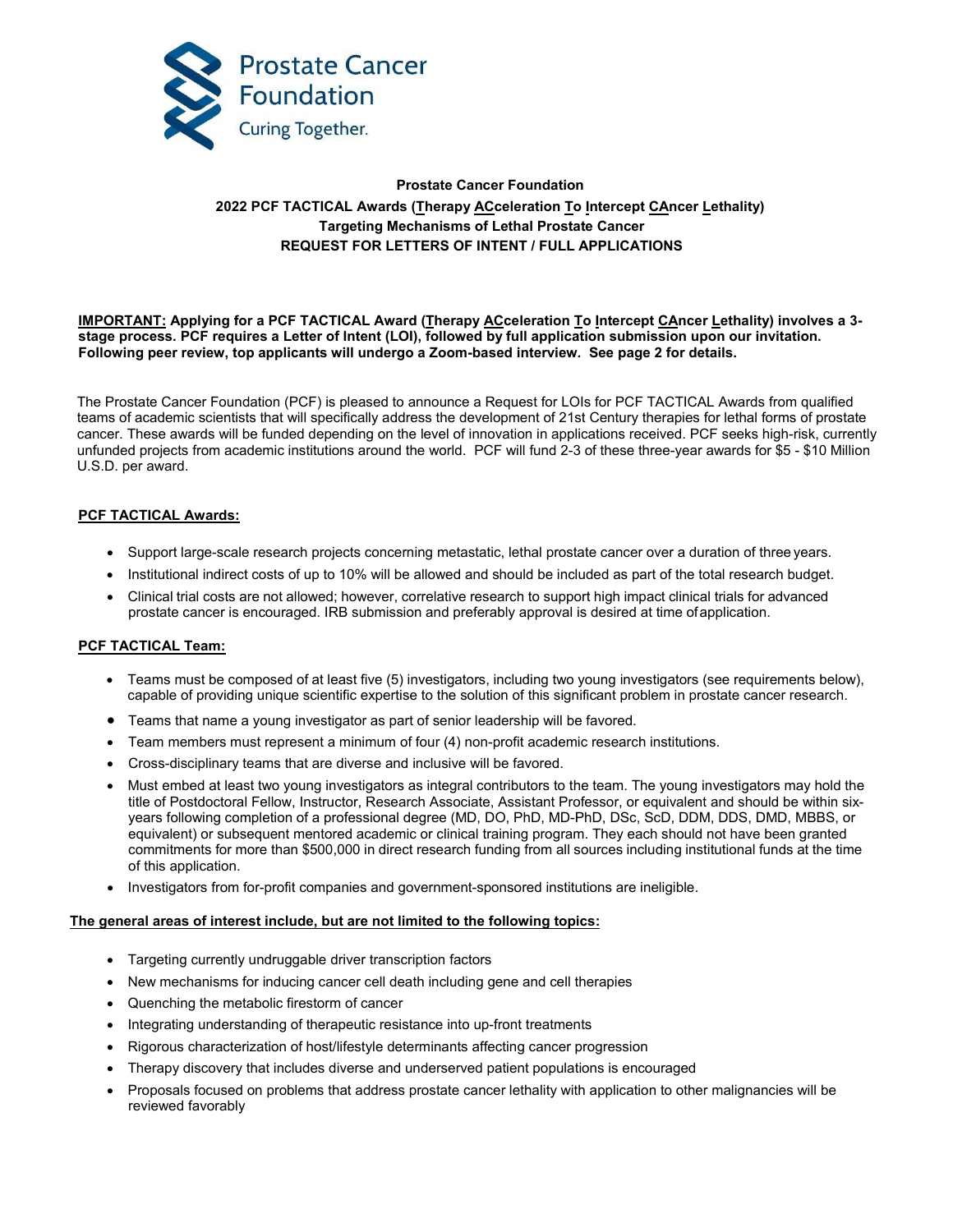**Intellectual Property Policy**: *If your application is chosen for funding, the Intellectual Property Policy below must be endorsed by signature of each participating institution.*

All potentially patentable inventions or other intellectual properties that result from this award (hereinafter called the "Properties") must be reported to the Foundation at the earliest possible time by you, the grantee institution. You agree to notify the Foundation immediately of any decision to apply for or decision not to apply for or to continue to pursue letters of patent or other legal protection for the Properties. If you decide not to apply for or continue to pursue letters of patent or other legal protection for the Properties, you will discuss and cooperate with the Foundation in reasonable proposals for the Foundation to fund efforts to apply for or to continue to pursue letters of patent or other legal protections of the Properties.

The Foundation agrees to keep all information provided by the Grantee institution confidential and to not release any information relating to such inventions, intellectual property or applications for protection to any third party. Title to all Properties will remain consistent with your internal institutional policies and procedures. If you commence discussions or negotiations related to transferring the Properties or licensing the Properties (each a "Transfer") to a third party (a "Transferee"), you will provide the Foundation with the name, contact information and affiliations of the person or persons who are negotiating the Transfer on behalf of the proposed Transferee so that the Foundation can discuss participation of the Foundation, or its designee, in the financing and ownership of any entity formed for or division which will be responsible for the further development, testing and/or commercialization of the Properties.

# **Letter of Intent (LOI) Guidelines:**

## **A Letter of Intent is required in advance of full application submission.**

- 1) Download the **Letter of Intent** PDF form at **<https://pcf.org/open-rfas/>**. Included in the form are fields for a proposal title, short statement of originality, abstract (3700 characters, ~ 500 words), team member details, 3-page proposal, 2-pages maximum for references, and organization details. The default text size is 9 pt. Arial font. **The LOI form should be completed when opened in Adobe; completing the form using another program may result in blank fields**.
- 2) The Primary Investigator appends a PDF of their NIH biosketch to the back of their completed LOI form by combining PDFs. Rename the PDF as follows: *(Your Last Name)* 2022 TACTICAL Award LOI. Do not append additional supporting materials to your LOI form. We prefer that the form fields remain active after combining with the biosketch.
- 3) Submit your completed LOI form by emailing it t[o applications@pcf.org u](mailto:applications@pcf.org)sing the following subject line: *(Your Full Name): 2022 TACTICAL Award LOI*. You will receive a confirmation email from [applications@pcf.org](mailto:applications@pcf.org)  within 24 hours (Mon-Fri only). Please allow emails from this sender.

## The LOI submission deadline is **Monday, June 20, 2022**. *\*\*\* In fairness to all there will be no exceptions to this deadline. \*\*\**

A team of advisors will review LOIs to determine the strength of each submitted proposal and alignment with the PCF mission. You will receive notification by email from [applications@pcf.org](mailto:applications@pcf.org) by **Friday, July 1, 2022,** indicating if you have been selected to advance to the next stage of application. Approved applicants will then be invited to submit a full application.

## **Full Application Guidelines (Invitation Required):**

- **Application Form:** To be completed online by the Principal Investigator under their name at *[https://pcf.smartsimple.com](https://pcf.smartsimple.com/)*. Names and contact information for all team members listed in the Research Proposal must be added to the online application. Collaborators who are not team members but will collaborate on the project, wrote letters of recommendation or otherwise contributed to the application must also be listed on the online application.
- **Research Proposal:** The following sections are required for application to the PCF TACTICAL Award. With the exception of the Abstract (fill-in field), the Research Proposal and all supporting documents listed below should be uploaded as *separate PDF files*. Please note that item 6 should be submitted only if your project requires a clinical trial and item 7 is optional.
	- 1. **A scientific abstract** concisely describing the background, rationale, specific aims, experimental approach and anticipated outcomes and impact of the project is required (fill-in form field).
	- 2. **Statement of Originality (1-page limit):** This statement delineates how the work is first-in-field and original, and is currently unfunded. PCF seeks new and never-before tested ideas, and will not fund ongoing investigations or incremental research.